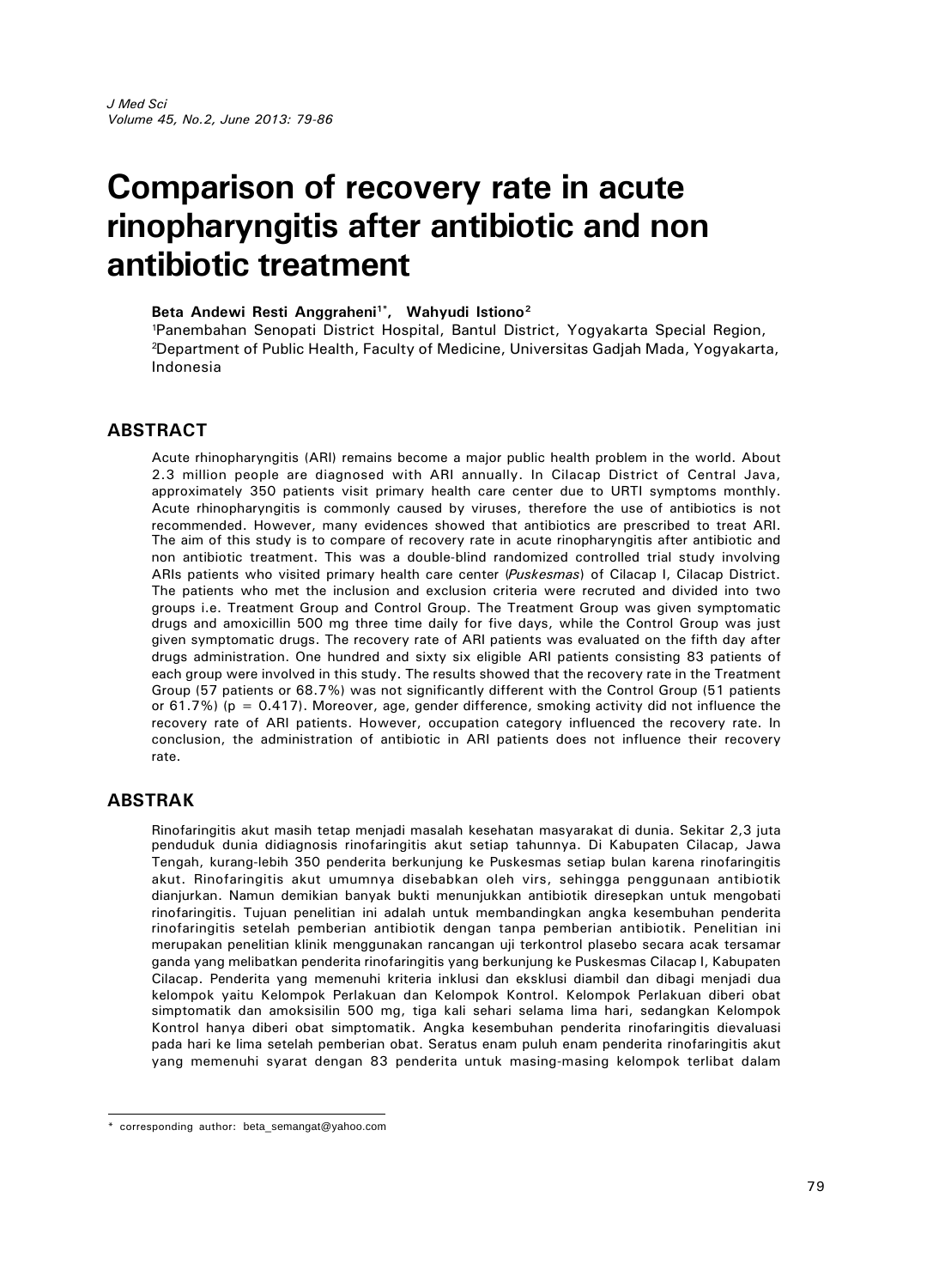*J Med Sci, Volume 45, No. 2, June 2013: 79-86*

penelitian ini. Hasil penelitian menunjukkan bahwa angka kesembuhan Kelompok Perlakuan (57 penderita atau 68,7%) tidak berbeda bermakna dengan Kelompok Kontrol (51 penderita atau 61,7%) ( $p = 0.417$ ). Lebih jauh dilaporkan umur, perbedaan jenis kelamin dan aktivitas merokok tidak mempengarhi angka kesembuhan penderita rinofaringitis. Namun tingkat kesembuhan penderita rinofaringitis dipengaruhi oleh jenis pekerjaan. Dari penelitian ini dapat disimpulkan bahwa pemberian antibiotik pada penderita rinofaringitis tidak mempengaruhi angka kesembuhan.

*Keywords*: acute rinopharyngitis - management - symptomatic drugs - antibiotic - recovery rate

## **INTRODUCTION**

Acute rhinopharyngitis (ARI) is an acute infection of the upper respiratory tract caused by viral rhinitis. Acute rhinopharyngitis is the most frequent type of upper respiratory tract infections (URTIs) in childhood. Children under five years old may have between five and eight episodes a year.Acute rhinopharyngitis remains become a major public health problems in the world due to in significant morbidity worldwide $1,2$ 

In France, it was reported the annual prevalence of symptomatic acute respiratory infections was 27-28% in a prospective community survey between 2001 and 2002.<sup>3</sup> In the USA, it was estimated that 7,600 to 48,000 among children under one year old and 8,100 to 42,600 children age one to four years were hospitalized human parainfluenza viruses infection annually.<sup>4</sup> In Indonesia, 40- 60% of patients visiting in primary health care center and 15-30% of outpatients visiting doctors suffer from URTIs.<sup>5</sup> In Cilacap District of Central Java, approximately 350 patients visit primary health care center due to URTI symptoms monthly. The number of the URTI patients will increase during transition season from wet to dry.6,7

Acute rhinopharyngitis is almost exclusively caused by viruses, such as rhinovirus,

coronavirus, respiratory syncytial virus, parainfluenza virus, influenza virus, and coxsackie viruses, adenovirus and some rarer types of viruses.<sup>1</sup> The use of antibiotic agents are unnecessary to treatARI due to they do not active against viral infections. In addition, the ARI is a self limiting disease that resolves spontaneously with or without the antibiotics administration.<sup>5</sup> However, many evidences showed that antibiotics are prescribed regularly by physicians to treat ARI.<sup>8-10</sup> Unnecessary use of antibiotics in ARI is the main driver for the development of antibiotic resistance.<sup>11,12</sup>

This study was conducted to evaluate the benefic of antibiotic prescreptions in ARIs patients who visited primary health care center (*Puskesmas*) in Cilacap District, Central Java, Indonesia.

## **MATERIALS AND METHODS**

#### **Study design**

This study was a double-blind randomized controlled trial involvingARIs patients divided into two groups of patients with antibiotics prescription (Treatment Group) and patients without antibiotic prescriptions (Control Group). The protocol of study has been approved by the Medical and Health Research Ethic Committee, Faculty of Medicine, Universitas Gadjah Mada, Yogyakarta.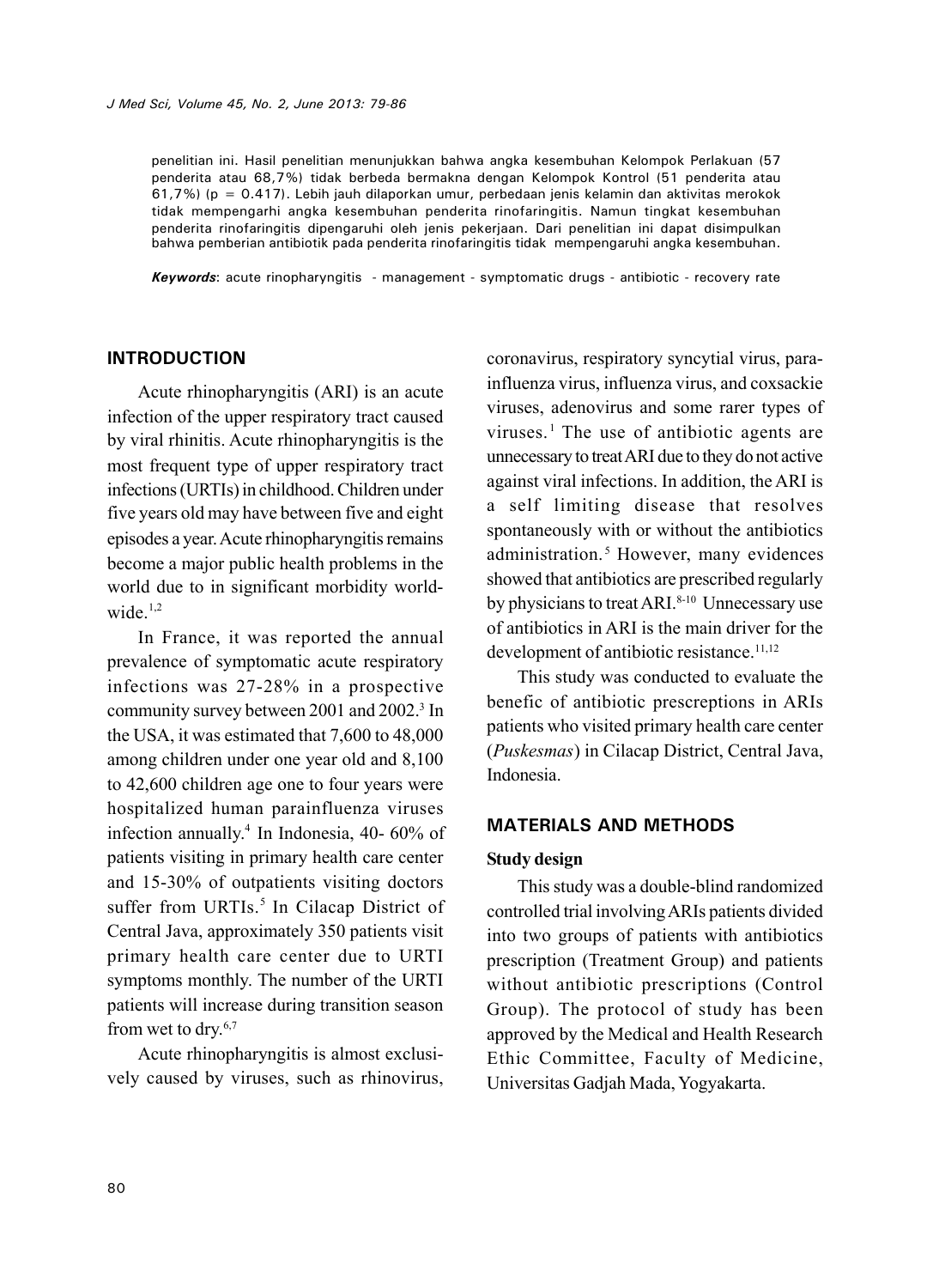## **Subjects**

The subjects were selected from ARIs patients who visited *Puskesmas* of Cilacap I, Cilacap District. The patients who met the inclusion and exclusion criteria were recruted in this study. The inclusion criteria were patients aged over five years who were diagnosed ARIs based on history and physical examination. The exclusion criteria were the patients suffering ARIs more than more than seven days, pregnant women, poor nutrition, using antibiotics during study, and having immunocompromised status. Written informed consent was obtained from all subjects or their parents who agreed to participate in this study.

#### **Protocol of study**

The study was conducted in Puskesmas Cilacap 1, Cilacap District, Central Java from June  $17<sup>th</sup>$  to July  $5<sup>th</sup>$  2011. Subjects suspected ARIs underwent anamnesis and clinical examination by physicians of the *Puskesmas*and were gathered to be selected. An explanation concerning the background, objectives, benefit of the study was given during the selection. The characteristics of subjects who fulfilled the inclusion and exclusion criteria were taken and an informed consent was given to be signed by them self or their parents. Subjects were then randomly allocated into two groups namely group of patients with antibiotics prescription as Treatment Group and group of patients without antibiotic prescriptions as Control Group. The Treatment Group was given symptomatic drugs and amoxicillin 500 mg three time daily for five days, while the Control Group was just given symptomatic drugs. The recovery rate ofARIs was evaluated on the fifth day after drugs administration.<sup>13</sup>

## **Statistical analysis**

Data were presented as frequency distributions. Chi square  $(X^2)$  test was used to analyze the difference of the recovery rate between the Treatment Group and the Control Group. The  $p<0.05$  was considered to be statistically significant for this analysis.

## **RESULTS**

One hundred and sixty six eligible ARIs patients divided into two groups i.e. Treatment Group (83 patients) and Control Group (83 patients) were involved in this study. The characteristics of subjects are presented in TABLE 1. No significant different in characteristics of subjects includes gender, age, education, occupation and smoking status was observed in both groups.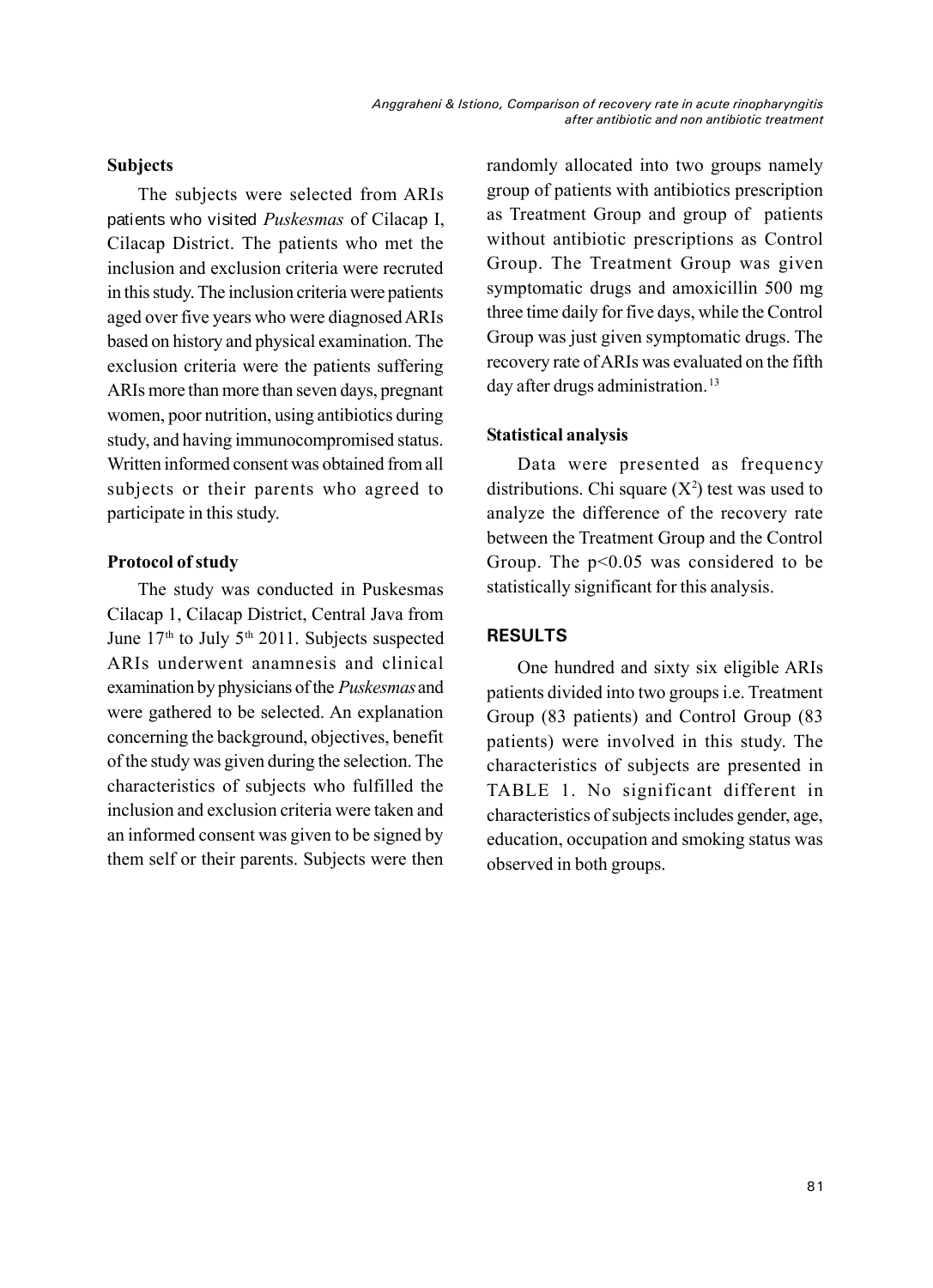| Variables                                 | With antibiotic<br>$(n = 83)$ | Without antibiotic<br>$(n = 83)$ | p     |
|-------------------------------------------|-------------------------------|----------------------------------|-------|
| Gander                                    |                               |                                  |       |
| Male                                      | 43 (51.8%)                    | 41 (49.4%)                       | 0.756 |
| Women                                     | 40 (48.2%)                    | 42 (50.6%)                       |       |
| Age                                       |                               |                                  |       |
| Child $(5-16)$<br>$\bullet$               | $16(19.3\%)$                  | $15(18.1\%)$                     |       |
| Adult Children (17-40)<br>۰               | 26 (31.3%)                    | 32 (38.6%)                       |       |
| Older adult (41-59)<br>$\bullet$          | 29 (34.9%)                    | 24 (28.9%)                       | 0.771 |
| Eldery $(= 60)$                           | 12 (12.5%)                    | 12 (14.5%)                       |       |
| Education                                 |                               |                                  |       |
| Primary School<br>$\bullet$               | 26 (31.3%)                    | 18 (21.7%)                       |       |
| Junior Hight school<br>$\bullet$          | $15(18.1\%)$                  | 16 (19.3%)                       |       |
| Senior Hight School<br>$\bullet$          | 25 (30.1%)                    | $30(36.1\%)$                     | 0.568 |
| Bachelor<br>$\bullet$                     | $7(8.4\%)$                    | $5(6.0\%)$                       |       |
| <b>Others</b>                             | $10(8.4\%)$                   | 14 (16.9%)                       |       |
| Occupation                                |                               |                                  |       |
| Private employer<br>$\bullet$             | $15(18.1\%)$                  | 13 (15.7%)                       |       |
| Farmers/fishing/trade<br>$\bullet$        | $6(7.2\%)$                    | $4(4.8\%)$                       |       |
| Workers/builders/<br>٠                    | 16 (19.3%)                    | 12 (14.5%)                       | 0.770 |
| Not work/housewife<br>$\bullet$           | 25 (30.1%)                    | 28 (33.7%)                       |       |
| <b>Others</b><br>٠                        |                               |                                  |       |
| Smoking                                   |                               |                                  |       |
| No smoke, no person in home               | 21 (25.3%)                    | 26 (31.3%)                       |       |
| No smoke, yes person in home<br>$\bullet$ | 33 (39.8%)                    | $17(20.5\%)$                     |       |
| Smoke 1-9 stam/day<br>$\bullet$           | 37 (44.6%)                    | 45 (54.2%)                       | 0.064 |
| Smoke 10-19 stam/day                      | 10 (12.0%)                    | 13 (15.7%)                       |       |
| Smoke $>$ 20 stam/day<br>$\bullet$        | $3(3.6\%)$                    | $7(8.4\%)$                       |       |

TABLE 1. Characteristics of subjects involving in the study

TABLE 2 Shows the comparison of recovery rate of patients after antibiotic and non antibiotic treatment. No significant different in

the recovery rate of patients was observed in both of grops (p=0.416).

TABLE 2. Comparison of recovery rate of patients after antibiotic with non antibiotic treatment

| <b>Variables</b> | Recover (n 83) | Non-recover $(n 83)$ | p     |
|------------------|----------------|----------------------|-------|
| Antibiotic       | 57 (68.7%)     | 26(31.7%)            | 0.416 |
| Non antibiotic   | $51(61.4\%)$   | $32(38.6\%)$         |       |

TABLE 3 shows the comparison of recovery rate of patients based on gender differences. The recovery rate of male patients

was not significantly different compared to female patients (p=0.628).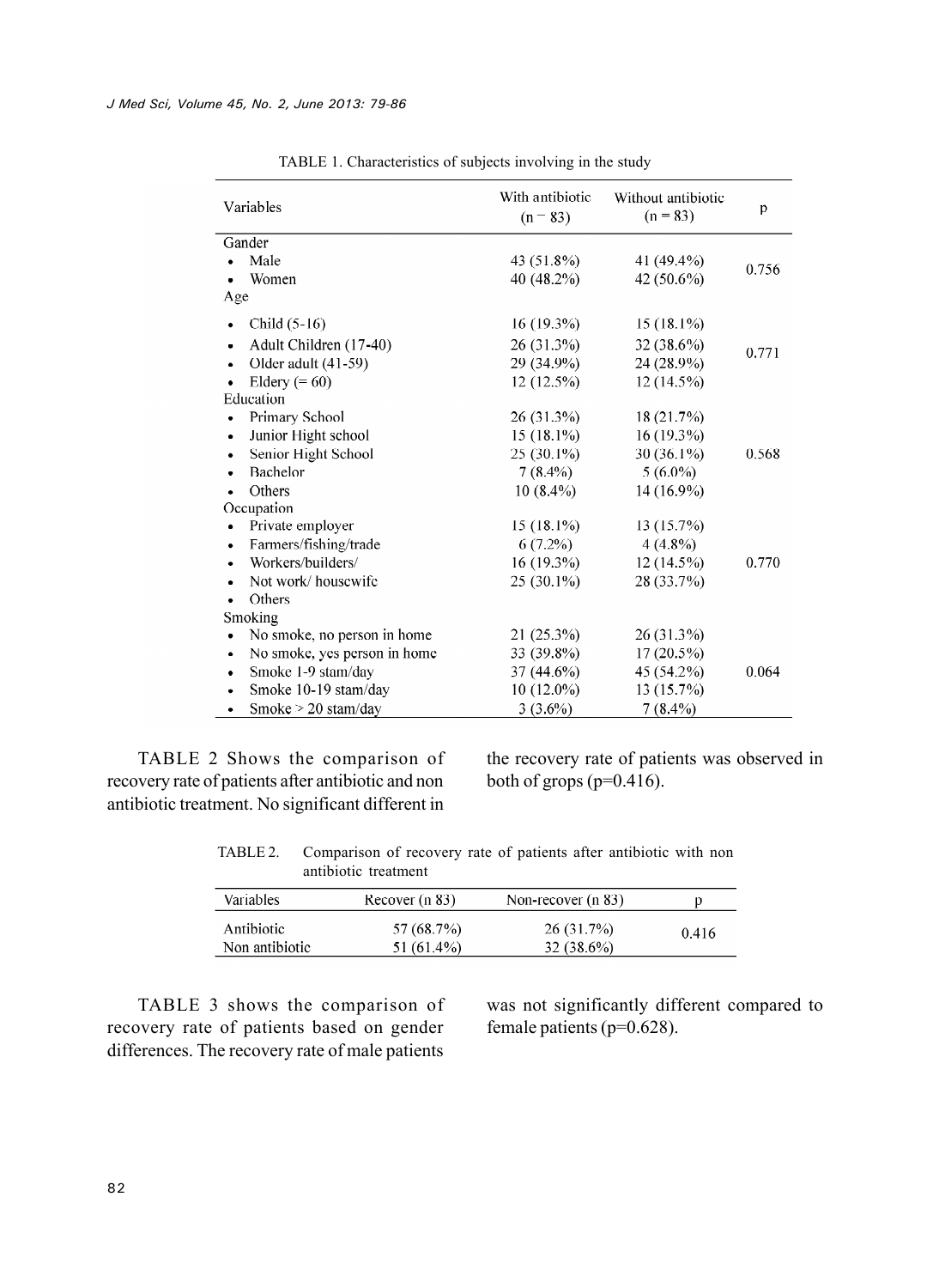| Variables | Recover $(n=83)$ | Non-recover $(n=83)$ |       |
|-----------|------------------|----------------------|-------|
| Male      | 53 (63.1%)       | 31 (36.9%)           | 0.628 |
| Female    | $55(67.1\%)$     | $27(32.9\%)$         |       |

TABLE 3. Comparison of recovery rate based on gender differences

TABLE 4 shows the comparison of recovery rate of patients based on their age. No significant different was observed in the

recovery rate of children, yong adult, adult and geriatric patients (p=0.136).

| Variables   | Recover $(n=83)$ | Non-recover $(n=83)$ | р     |
|-------------|------------------|----------------------|-------|
| Children    | 22 (71.0%)       | $9(29.0\%)$          |       |
| Young adult | 43 (74.1%)       | $15(25.9\%)$         | 0.136 |
| Adult       | 29 (54.7%)       | 24 (45.3%)           |       |
| Geriatry    | $14(58.3\%)$     | 10 (41.7%)           |       |

TABLE 4**.** Comparison of recovery rate based on age of patients

TABLE 5 shows the compariosn of recovery rate of patients based on their occupations. A significant different was observed in the recovery rate of who work as public/private employees, farmer/sailor/trader, labor/social worker, not-working/wifehose and others employees (p=0.031). The patients who

works as farmer/sailor/trader, labor/social worker, not-working/wifehose and others employees had higher recovery rate than nonrecovery rate. While the pateints who works as public/private employees had lower recovery rate than non-recovery rate.

TABLE 5. Comparison of recovery rate based on the occupation category

| Variables                | Recover $(n=83)$ | Non-Recover $(n=83)$ | p     |
|--------------------------|------------------|----------------------|-------|
| Public/private employees | $11(39.3\%)$     | $17(60.7\%)$         |       |
| Farmer/sailor/trader     | $6(60.0\%)$      | $4(40.0\%)$          |       |
| Labour/social worker     | 119 (67.9%)      | $9(32.1\%)$          | 0.031 |
| Not-working/wifehouse    | 39 (73.6%)       | $14(26.4\%)$         |       |
| Others                   | $32(70.2\%)$     | $14(29.8\%)$         |       |

TABLE 6 shows the compariosn of recovery rate of patients based on the smooking activity. The smookin activity of patients did

not influence the recovery rate of patients  $(p=0.519)$ .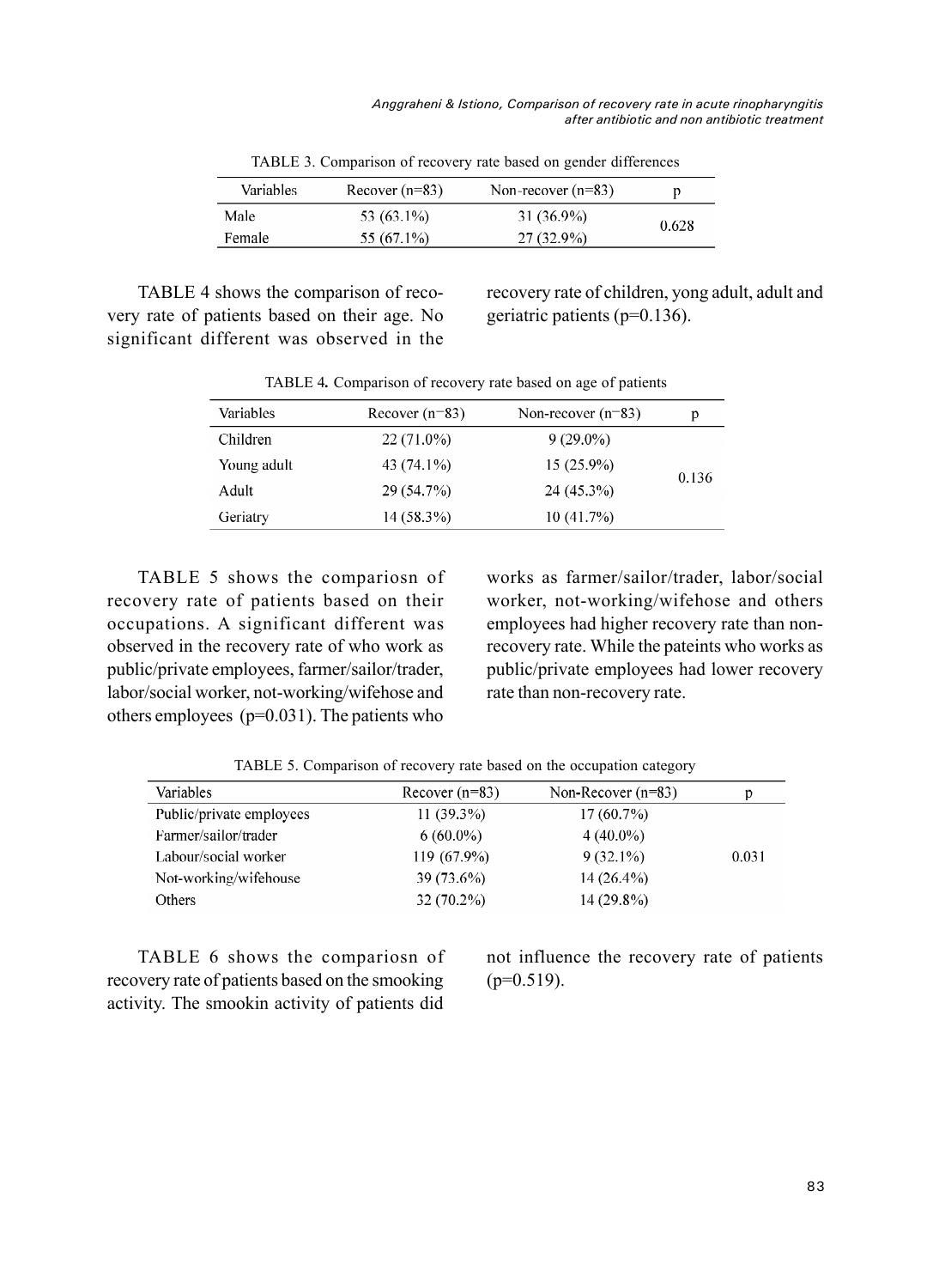| Variable                                  | Recover (n 83) | Non-recover (n 83) |       |
|-------------------------------------------|----------------|--------------------|-------|
| Non-smoking, smoking person (-) at home   | $32(64.0\%)$   | $18(36.0\%)$       |       |
| Non-smoking, smoking person $(+)$ at home | 55 $(67.1\%)$  | $27(32.9\%)$       |       |
| Smokes 1-9 cigarette per day              | $16(69.6\%)$   | $7(30.4\%)$        | 0.519 |
| Smokes 10-19 cigarette per day            | $5(50.0\%)$    | $5(5.00\%)$        |       |
| Smokes > 20 cigarette per day             | $0(0.0\%)$     | $(100.0\%)$        |       |

TABLE 6**.** Comparison of recovery rate based on smoking activity

#### **DISCUSSION**

In primary health care settings in Indonesia, ARTIs includes ARI is the most common diagnosis made by physicians. It is well known fact that these ARTIs are mostly caused by viral infections and self limiting, therefore antibiotics are most unnecessary. However, many evidences showed that most patients who are diagnosed ARTIs, antibiotics are prescribed regularly by physicians.<sup>9,10</sup>

This study shows that no significant differences in the recovery rate between theARI patients who treated with antibiotics compared to without antibiotics  $(p=0.416)$ . A study conducted by Orr *et al*. <sup>14</sup> showed that antibiotics is not effective in the treatment of acute bronchitis. Another study conducted in the United States showed that although antibiotics have little or no benefit for colds URTIs or brochitis, however antibiotics have been prescribed by physicians.<sup>15</sup> Furthermore, it was reported that antibiotics are commonly prescribed for patients with URTs even though they are usually ineffective.<sup>16</sup>

Many factors influence the overprescribing of antibiotics done by physicians. The physicians have been reported to prescribe antibiotics due to the perception that parents or patients want the antibiotics; however, this is not the main factor. The complex relationship between physicians and patients often leads to unnecessary antibiotic administration. Physicians in the primary health care tend to use broader spectrum antibiotics than considered necessary.<sup>17</sup> The other factor in overprescribing of antibiotics is the prescribing habits of individual physicians coupled with the lack of self confidence and ignorance.<sup>18</sup>

This study also shows that the recovery rate of ARI patients is not influenced by gender differences and smoking activity; however, it is influenced significantly by job category. It is assumed that gender differences act as a risk factor for non-specific ARI.<sup>19</sup> Male undergo exposure to smoke and fumes more often than female. Therefore, male patients more visit in primary health care than female patients due to URTIs.<sup>20</sup> However, a study conducted in the United States reported that the recovery rate of URTIs patients is not associated with gender differences but it is associated with environment, age and nutritional status of the patients.<sup>21</sup>

It has been reported that smoking is a risk factor for URTIs. Persons who smoke have the higher risk of URTIs, pneumonia and tuberculosis. Smoking is believed to exacerbate respiratory diseases by harming respiratory defense mechanisme. Burning a tobacco produces an aerosol of vaporized chemical and particulates that include nicotine, multiple carcinogens, oxidant and carbon monoxide.<sup>22</sup> The physical properties of cigarette smoke promote the disposition of particle in thelower airways, where they affect respiratory defense mechanisme at multiple levels such as damages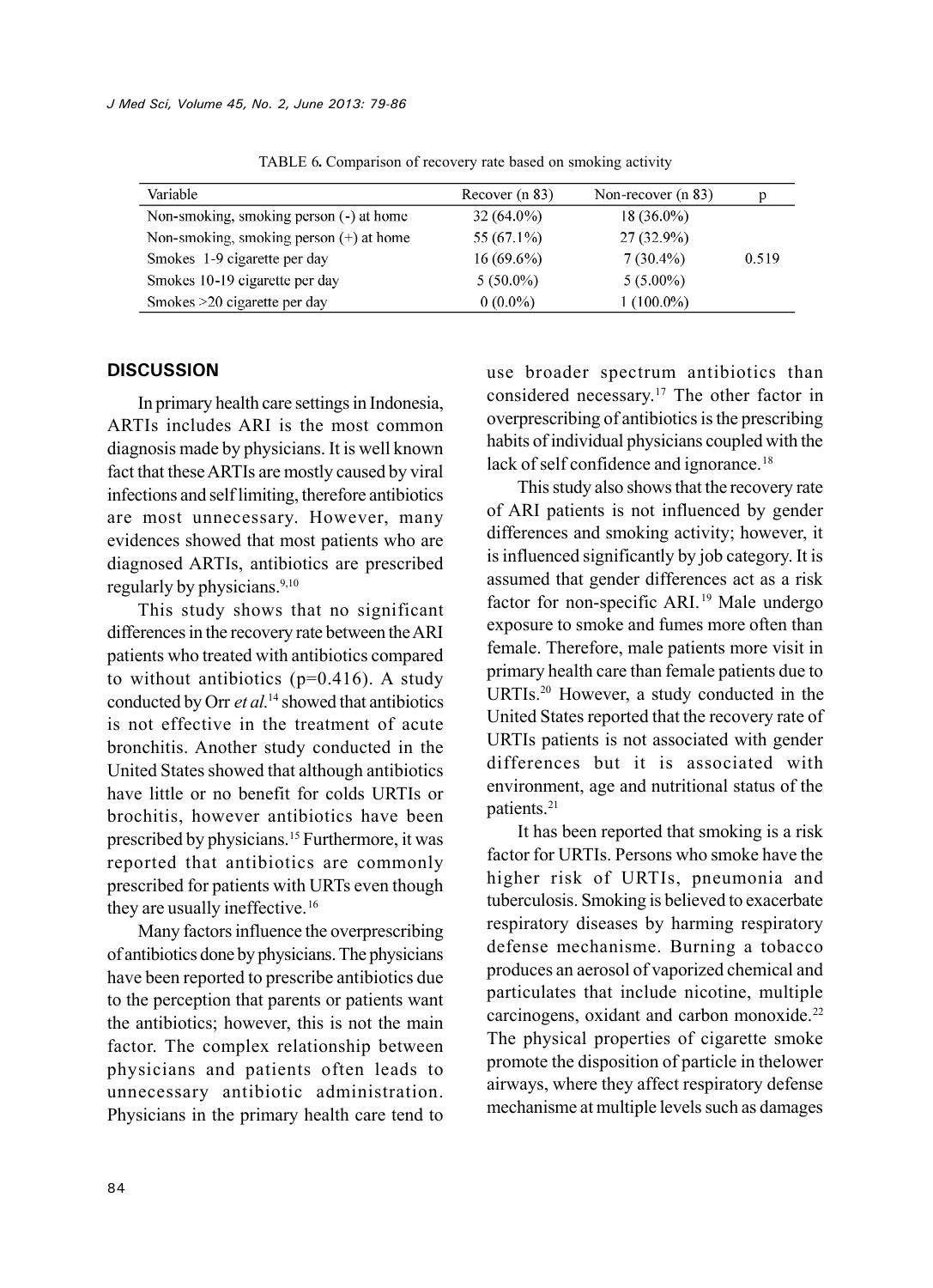mucociliary function which impairs clearance of inhaled substances, promotes bacterial adherence to airway epithelial cells, ncreases alveolar vascular and epithelial permeability, affects the composition, appearance, and function of pulmonary inflammatory cells and reversibly depresses natural killer-cell function.<sup>23</sup> Mercy and Merill<sup>24</sup> reported that patients with non-specific ARI with exposure to smoke and fumes have a longer duration on recovery as long as they are smoking. Conversely, this study found that the recovery rate of ARI patients is not associated with smoking activity.

This study also found that the occupation category influences the recovery rate of ARI patients. The patients who works as farmer/ sailor/trader, labor/social worker, not-working/ wifehose and others employees had higher recovery rate, while the pateints who works as public/private employees had lower recovery rate. It was reported that physical activity influence immune function and as consequence risk of infections from the common cold and other URTIs.<sup>25</sup>

# **CONCLUSION**

In conclusion, the administration of antibiotic in ARI patients does not influence their recovery rate. Morover, smoking, age, and gender do not influence the recovery rate ofARI patients. However, the occupation category influenced the recovery rate. Efforts aimed at preventing the irrational use of antibiotics in ARI patients should be conducted to minimize the negative impact of antibiotic use.

# **ACKNOWLEDGEMENTS**

This study was supported by a grant from *Puskesmas* Cilacap I, Cilacap District, Central Java. Authors would like to thank all clinical staff of *Puskesmas* Cilacap I for their valuable assistances during study.

## **REFERENCES**

- 1. Pitrez PMC and Pitrez JLB. Acute upper respiratory tract infections: outpatient diagnosis and treatment J Pediatr (Rio J). 2003;79 (Suppl 1):S77-S86.
- 2. Cardozo DM, Nascimento-Carvalho CM, Andrade AL, Souza FR, Silva NM. The burden of acute nasopharyngitis among adolescents. Arch Dis Child. 2006; 91(12):1045.
- 3. Aymard M, Valette M, Luciani J, Sentinel Physicians from the Grippe et Infections Respiratoires Aiguës Pédiatriques Network. Burden of influenza in children: preliminary data from a pilot survey network on community diseases. Pediatr Infect Dis J. 2003; 22(10 Suppl):S211-4.
- 4. Counihan ME, Shay DK, Holman RC, Lowther SA, Anderson LJ. Human parainfluenza virusassociated hospitalizations among children less than five years of age in the United States. Pediatr Infect Dis J. 2001; 20(7): 646–53.
- 5. Anonim. Pedoman pemberantasan penyakit infeksi saluran pernapasan akut pada balita. Jakarta, Departemen Kesehatan Republik Indonesia: 2004.
- 6. Utami DP. Gambaran klinis dan faktor-faktor yang mempengaruhi angka kejadian ISPA pada Balita di Puskesmas Cimanggu 1 Kabupaten Cilacap [Skripsi]. Fakultas Kedokteran UII,Yogyakarta; 2011.
- 7. Widoyono. Penyakit tropis: Epidemiologi penularan pencegahan dan pemberantasannya. Jakarta. Penerbit Airlangga; 2008.
- 8. Harnden A, Perera R, Brueggemann AB, Mayon-White R, Crook DW, Thomson A, *et al.* Respiratory infections for which general practitioners consider prescribing an antibiotic: a prospective study. Arch Dis Child. 2007; 92(7):594-7.
- 9. Butler CC, Hood K, Verheij T, Little P, Mel bye H, Nuttall J, *et al.* Variation in antibiotic prescribing and its impact on recovery in patients with acute cough in primary care: prospective study in 13 countries. BMJ 2009, 338:b2242.
- 10. Mangione-Smith R, McGlynn EA, Elliott MN, McDonald L, Franz CE, Kravitz RL. Parent expectations for antibiotics, physician-parent